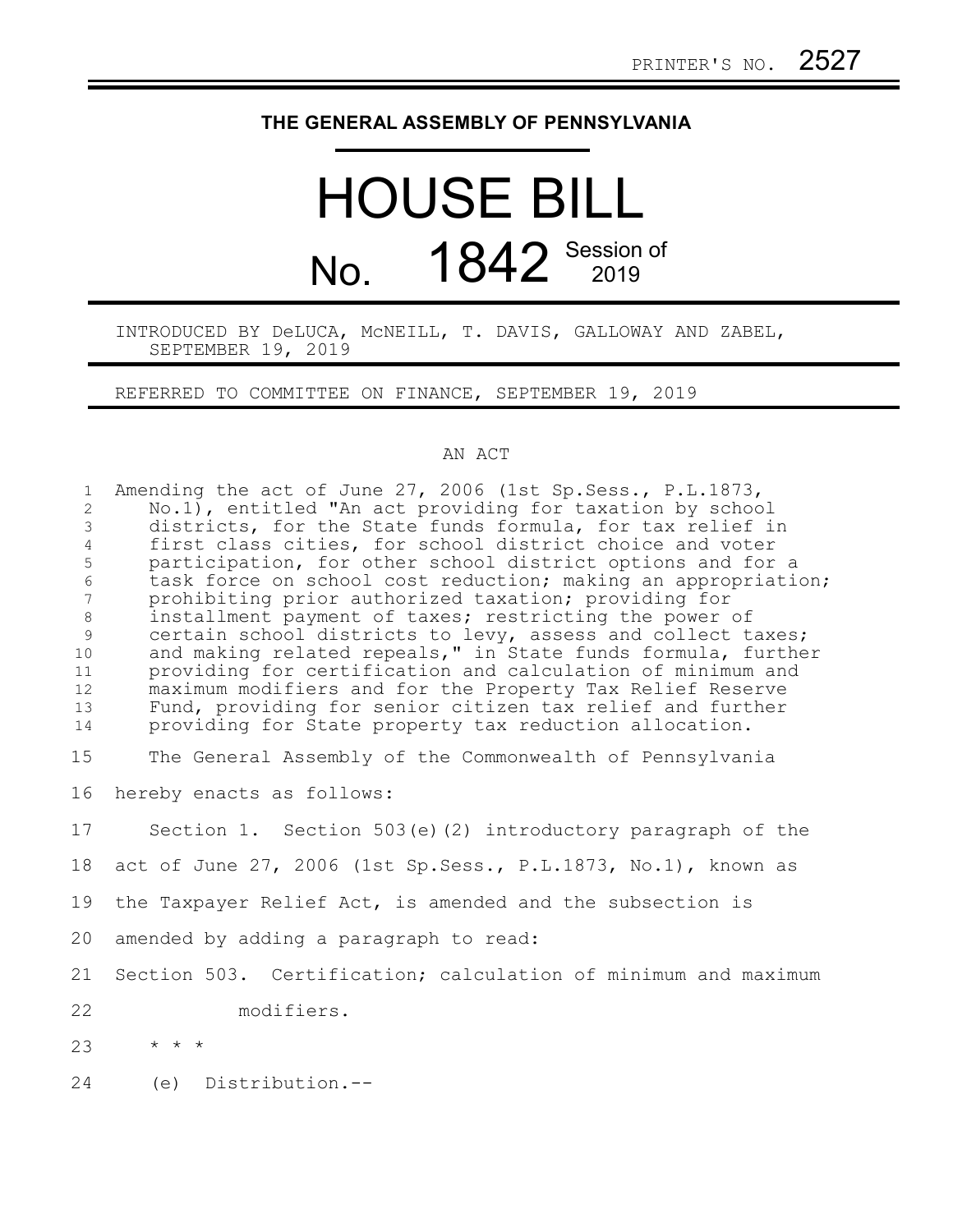- 1
- \* \* \*

| 2  | For fiscal year 2009-2010 [and each fiscal year<br>(2)         |
|----|----------------------------------------------------------------|
| 3  | thereafter] through fiscal year 2018-2019, the secretary       |
| 4  | shall distribute the difference between the amount certified   |
| 5  | under subsection (a) $(1)$ (i) and the sum of all of the       |
| 6  | following:                                                     |
| 7  | $\star$ $\star$ $\star$                                        |
| 8  | <u>(3) For fiscal year 2019-2020 and each fiscal year</u>      |
| 9  | thereafter, the secretary shall distribute the difference      |
| 10 | between the amount certified under subsection (a) (1) (i) and  |
| 11 | the sum of all of the following:                               |
| 12 | The difference between the sum of:<br>(i)                      |
| 13 | the amount of approved claims to be paid in<br>(A)             |
| 14 | the next fiscal year under section 1304(a)(2)(i) and           |
| 15 | $(3)$ ; and                                                    |
| 16 | (B) the amount of approved claims paid in the                  |
| 17 | 2006-2007 fiscal year under section 1304 (a) (1).              |
| 18 | The sum of all of the following:<br>$(i$ i)                    |
| 19 | The amount sufficient to fund reimbursements<br>(A)            |
| 20 | to eligible school districts under section 324. The            |
| 21 | amount deducted under this clause shall be calculated          |
| 22 | based on the information provided by school districts          |
| 23 | under subsection (b) (2).                                      |
| 24 | The amount of approved claims under section<br>(B)             |
| 25 | 704.                                                           |
| 26 | The amount of approved claims under section<br>(C)             |
| 27 | $1304(a) (2) (ii)$ .                                           |
| 28 | The amount of payments to school districts<br>(D)              |
| 29 | under section 504.1.                                           |
| 30 | Section 2. Section $504(d)$ (1) of the act is amended to read: |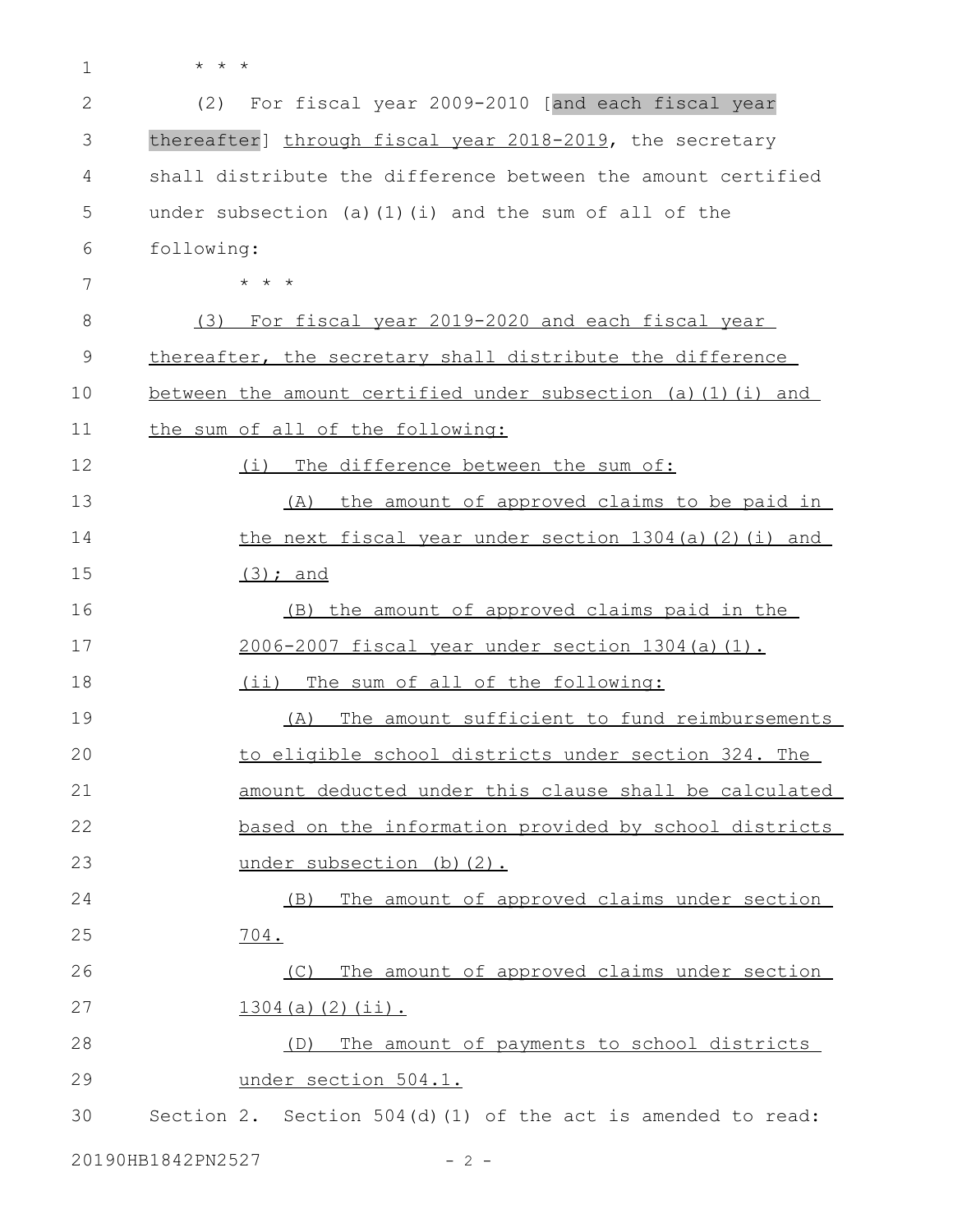Section 504. Property Tax Relief Reserve Fund. 1

\* \* \* 2

(d) Transfers.-- 3

(1) The secretary may authorize a transfer from the Property Tax Relief Reserve Fund to the fund if the amount for distribution under section 503(e) in 2020 is less than the amount for distribution under section 503(e) [made in the prior year. The]] in 2019 or any year thereafter. Beginning in 2021 and each year thereafter, the amount of the transfer under this subsection shall be equal to the difference between the amount for distribution under section 503(e) and the amount for distribution under section 503(e) made in the prior year. \* \* \* 4 5 6 7 8 9 10 11 12 13 14

Section 3. The act is amended by adding a section to read: Section 504.1. Senior citizen tax relief. 15 16

(a) Tax freeze.--Notwithstanding any other provision of law, 17

an eligible claimant shall be entitled to a freeze of school 18

property taxes imposed by a school district on the person's 19

homestead and may not be required to pay a school property tax 20

increase in excess of the claimant's base payment. 21

(b) Application.--An eligible claimant must apply for the 22

tax freeze under subsection (a) by filing the following with the 23

school district imposing the school property tax on a form 24

- prescribed by the department: 25
- (1) A request for the tax freeze and a copy of the most recent school property tax bill. 26 27
- (2) Certification that the claimant or the claimant's 28
- spouse is the owner of the homestead upon which the school 29
- property taxes are imposed. 30

20190HB1842PN2527 - 3 -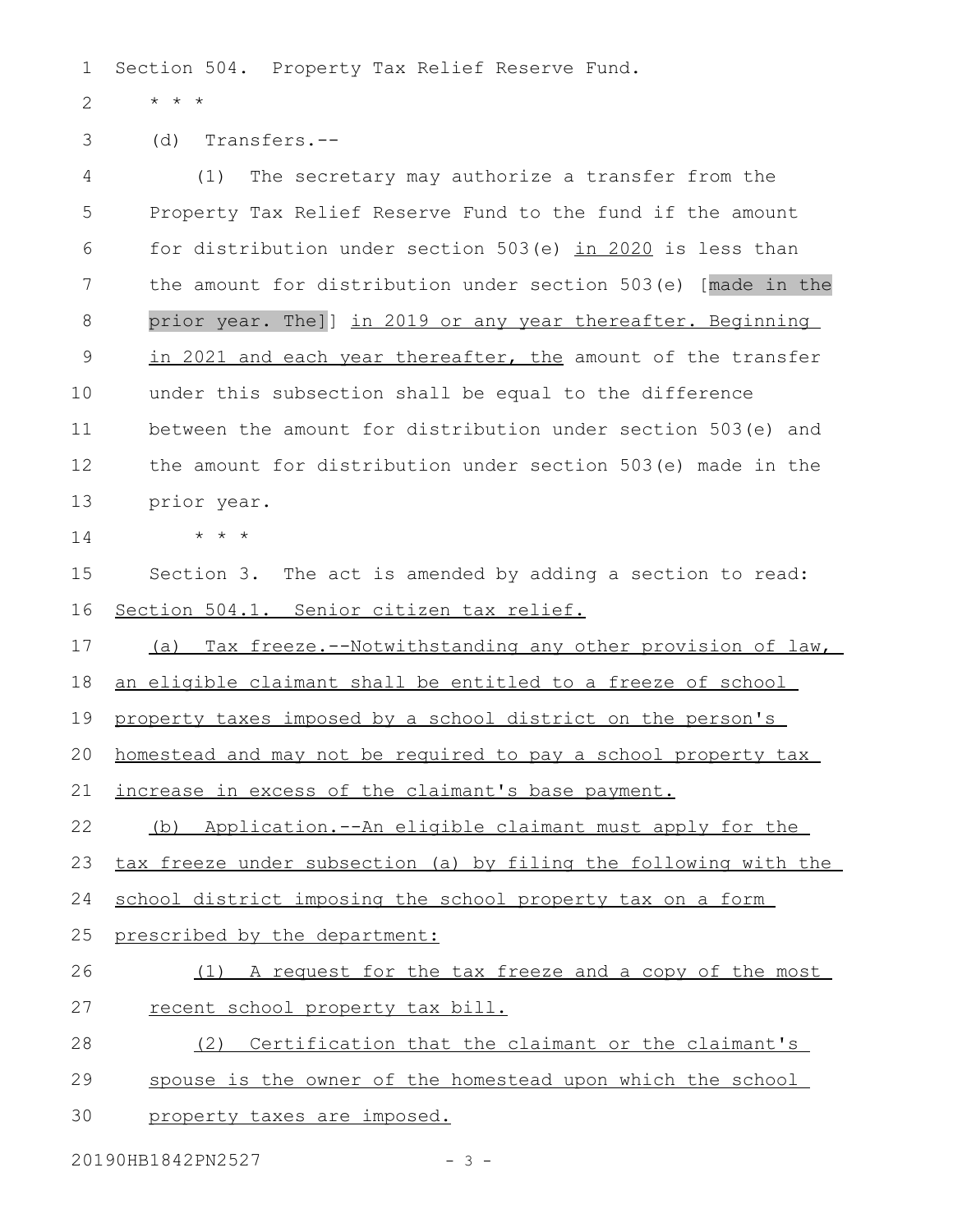| $\mathbf 1$ | (3)<br>Receipts showing prompt payment of the current          |
|-------------|----------------------------------------------------------------|
| 2           | year's school property tax liability.                          |
| 3           | $(c)$ Timing.--                                                |
| 4           | The application under subsection (b) must be filed<br>(1)      |
| 5           | within 45 days of the date the school property tax under       |
| 6           | subsection (b) (1) is due.                                     |
| 7           | <u>Within 15 days of receipt of an application, the</u><br>(2) |
| 8           | school district shall determine the claimant to be eligible    |
| 9           | or ineligible. A determination of ineligibility under this     |
| 10          | paragraph is subject to 2 Pa.C.S. Ch. 7 Subch. B (relating to  |
| 11          | judicial review of local agency action).                       |
| 12          | (d) Termination.--                                             |
| 13          | Subject to paragraph (2), the tax rate on and the<br>(1)       |
| 14          | assessment of school property tax shall become current on the  |
| 15          | sale or transfer of the real property subject to the tax,      |
| 16          | including any transfer under a recorded real property sales    |
| 17          | contract.                                                      |
| 18          | (2) A tax freeze under this section shall remain in            |
| 19          | effect upon the transfer of the affected real property to a    |
| 20          | surviving spouse if, at the time of the death of the           |
| 21          | claimant, the surviving spouse is at least 65 years of age or  |
| 22          | will be 65 years of age within six months of the date of       |
| 23          | death of the claimant.                                         |
| 24          | (e) Commonwealth payment.--                                    |
| 25          | (1) Beginning April 2020 and each April thereafter, the        |
| 26          | secretary shall pay school districts, from the fund, the       |
| 27          | amount of each eligible claimant's increase in school          |
| 28          | property taxes in excess of the claimant's base payment.       |
| 29          | Payments under this section shall be made prior to a           |
| 30          | distribution of funds under subsection 504(c).                 |
|             | 20190HB1842PN2527<br>$-4-$                                     |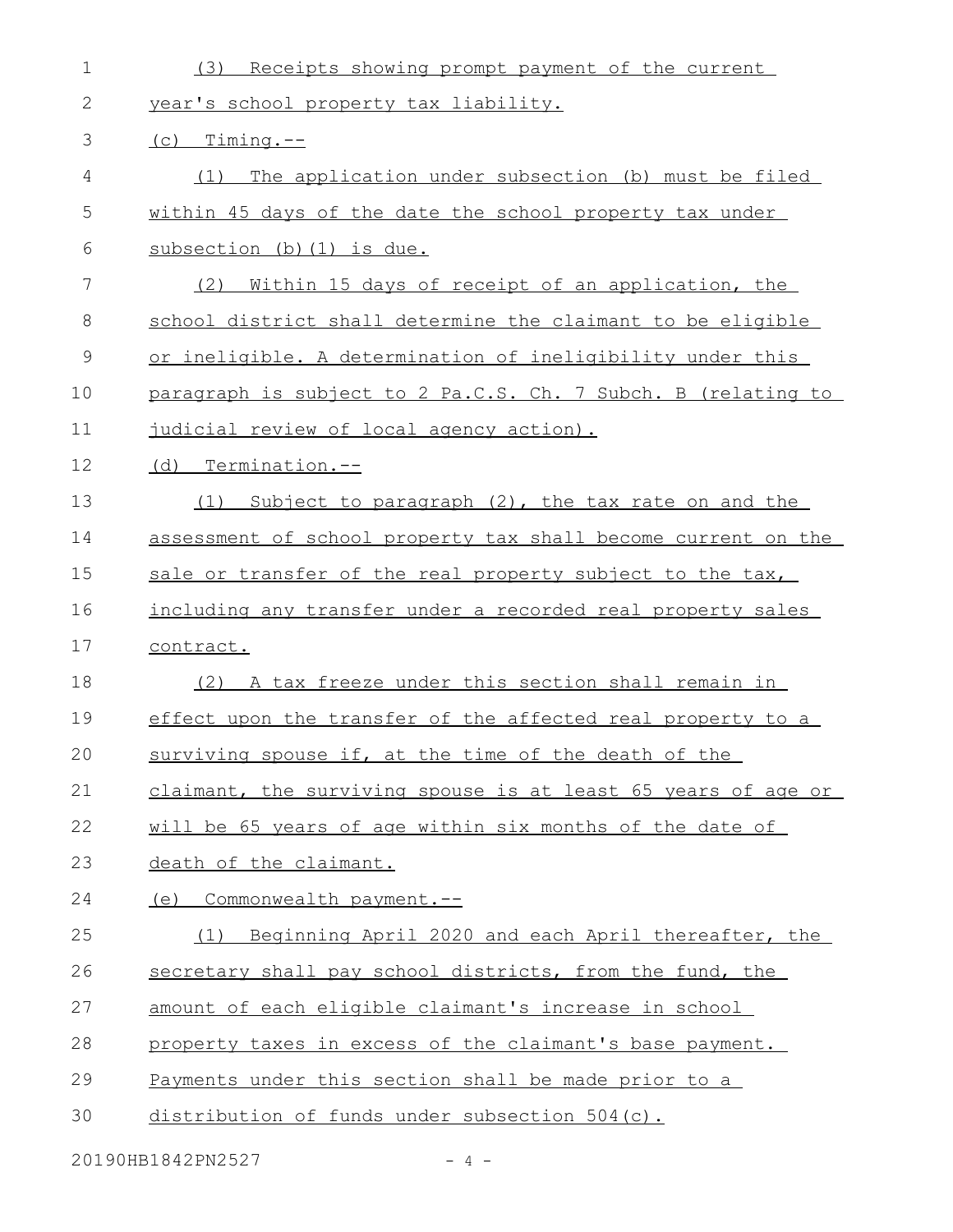| $\mathbf 1$   | The school district shall provide notification and<br>(2)     |
|---------------|---------------------------------------------------------------|
| 2             | documentation to the department of the total balance due to   |
| 3             | the local taxing authorities for increases in school property |
| 4             | tax for eligible claimants.                                   |
| 5             | (3) The department shall certify the total amount due to      |
| 6             | increase in school property tax for each school district.     |
| 7             | (f) Funding senior property tax relief.--                     |
| 8             | (1) For the purpose of assisting with senior property         |
| $\mathcal{G}$ | tax relief under this section, and subject to paragraph (2),  |
| 10            | a tax of 6% is imposed on the following:                      |
| 11            | (i) Printed advertising materials circulated with a           |
| 12            | newspaper as defined under section 204(30) of the Tax         |
| 13            | Reform Code, regardless of where or by whom the printed       |
| 14            | advertising material was produced.                            |
| 15            | $(i$ i)<br>The sale at retail or use, as those terms are      |
| 16            | defined under section 201 of the Tax Reform Code, of mail     |
| 17            | order catalogs and direct mail advertising literature or      |
| 18            | materials, such as envelopes, address labels and a one-       |
| 19            | time license to use a list of names and mailing addresses     |
| 20            | for each delivery of direct mail advertising literature       |
| 21            | or materials, through the United States Postal Service.       |
| 22            | (iii) Printed advertising materials circulated with           |
| 23            | a magazine as defined under section 204(50) of the Tax        |
| 24            | Reform Code, regardless of where or by whom the printed       |
| 25            | advertising material was produced.                            |
| 26            | Paragraph (1) shall apply notwithstanding the<br>(2)          |
| 27            | following provisions of the Tax Reform Code:                  |
| 28            | The last sentence of section 204(30).<br>(i)                  |
| 29            | (ii) Section 204 (35).                                        |
| 30            | (iii)<br>The last sentence of section 204(50).                |

20190HB1842PN2527 - 5 -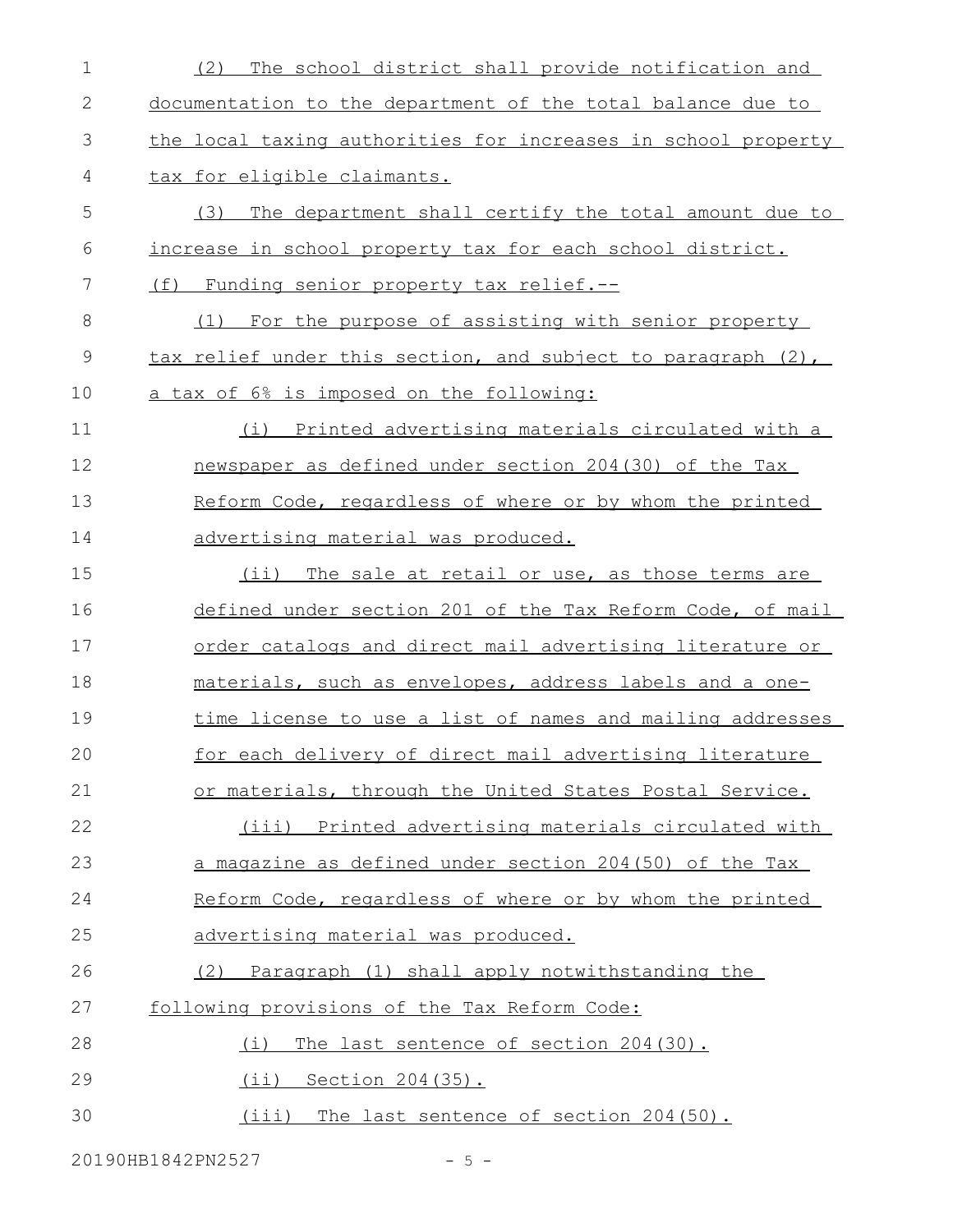| 1  | (3) A purchaser may claim a credit for taxes paid under       |
|----|---------------------------------------------------------------|
| 2  | Article II of the Tax Reform Code.                            |
| 3  | (4) Parts III, IV, VI and VII of Article II of the Tax        |
| 4  | Reform Code are incorporated by reference into this           |
| 5  | subsection insofar as they are applicable to the tax imposed  |
| 6  | by this subsection.                                           |
| 7  | (5) No later than April 1, 2020, and each April 1             |
| 8  | thereafter, the secretary shall certify the amount of money   |
| 9  | collected from the taxes imposed under this subsection and    |
| 10 | interest earned on that money. The money collected from the   |
| 11 | taxes imposed under this subsection, and interest earned on   |
| 12 | the money, shall be transferred into the fund for purposes of |
| 13 | tax relief under this section.                                |
| 14 | The Department of Revenue may promulgate rules and<br>(6)     |
| 15 | regulations for the implementation and administration of this |
| 16 | subsection.                                                   |
| 17 | (q) Definitions.--The following words and phrases when used   |
| 18 | in this section shall have the meanings given to them in this |
| 19 | subsection unless the context clearly indicates otherwise:    |
| 20 | "Base payment."                                               |
| 21 | Except as set forth in paragraph (2), the amount of<br>(1)    |
| 22 | school property tax paid by the eligible claimant either in   |
| 23 | the tax year beginning January 1, 2019, or in the first tax   |
| 24 | year during which the claimant first becomes eligible,        |
| 25 | whichever occurs later, on the principal residence in which   |
| 26 | the claimant has maintained continuous occupancy and          |
| 27 | ownership since either January 1, 2019, or the date the       |
| 28 | claimant first becomes eligible.                              |
| 29 | (2) If the claimant purchases a principal residence           |
| 30 | after January 1, 2019, or after the date upon which the       |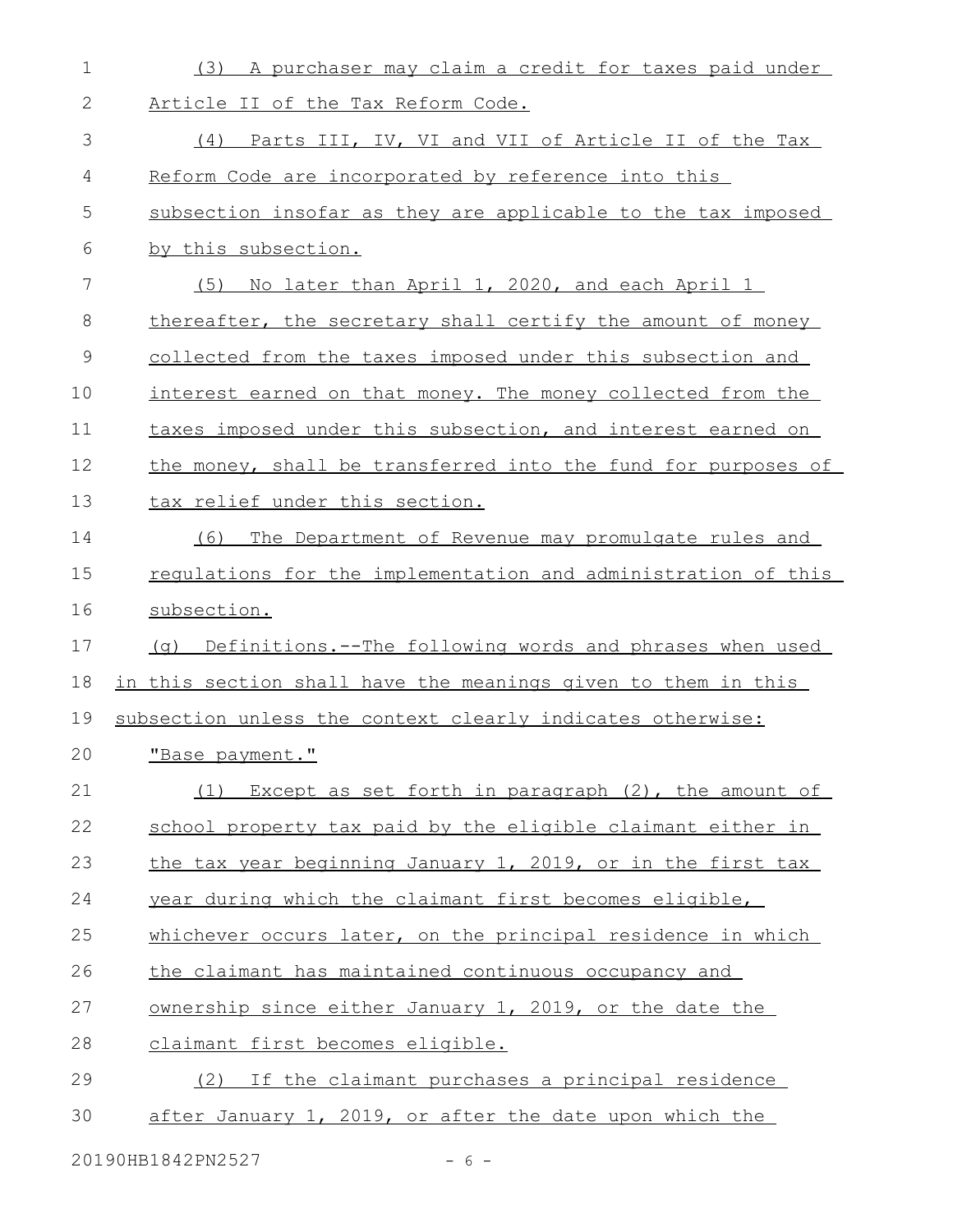| $\mathbf 1$ | claimant first becomes eligible, the amount of school            |
|-------------|------------------------------------------------------------------|
| 2           | property tax paid during the tax year in which the purchase      |
| 3           | was made.                                                        |
| 4           | "Base year." The tax year under paragraph (1) or (2) of the      |
| 5           | definition of "base payment."                                    |
| 6           | "Eligible claimant." An individual who meets all of the          |
| 7           | following for the base year and each succeeding year up to and   |
| 8           | including the year for which the freeze is sought:               |
| 9           | Was at least 65 years of age or whose spouse, if a<br>(1)        |
| 10          | member of the household, was at least 65 years of age during     |
| 11          | the base year.                                                   |
| 12          | (2) Has held a homestead exemption for the previous five         |
| 13          | years.                                                           |
| 14          | Has paid the full amount of property taxes due for<br>(3)        |
| 15          | each succeeding year up to and including the year for which      |
| 16          | the freeze is sought.                                            |
| 17          | "Homestead." As defined in section 302.                          |
| 18          | "School property tax." The property tax levied by a school       |
| 19          | district on the homestead of an eligible claimant. The term does |
|             | 20 not include a penalty, interest or a payment made in lieu of  |
| 21          | tax.                                                             |
| 22          | "School property tax increase." The increase in school           |
| 23          | property tax levied in a calendar year over school property tax  |
| 24          | <u>levied in the base year.</u>                                  |
| 25          | "Tax Reform Code." The act of March 4, 1971 (P.L.6, No.2),       |
| 26          | known as the Tax Reform Code of 1971.                            |
| 27          | Section 4. Section 505(a) of the act is amended by adding a      |
| 28          | paragraph and the section is amended by adding a subsection to   |
| 29          | read:                                                            |
| 30          | Section 505. State property tax reduction allocation.            |
|             | 20190HB1842PN2527<br>- 7 –                                       |